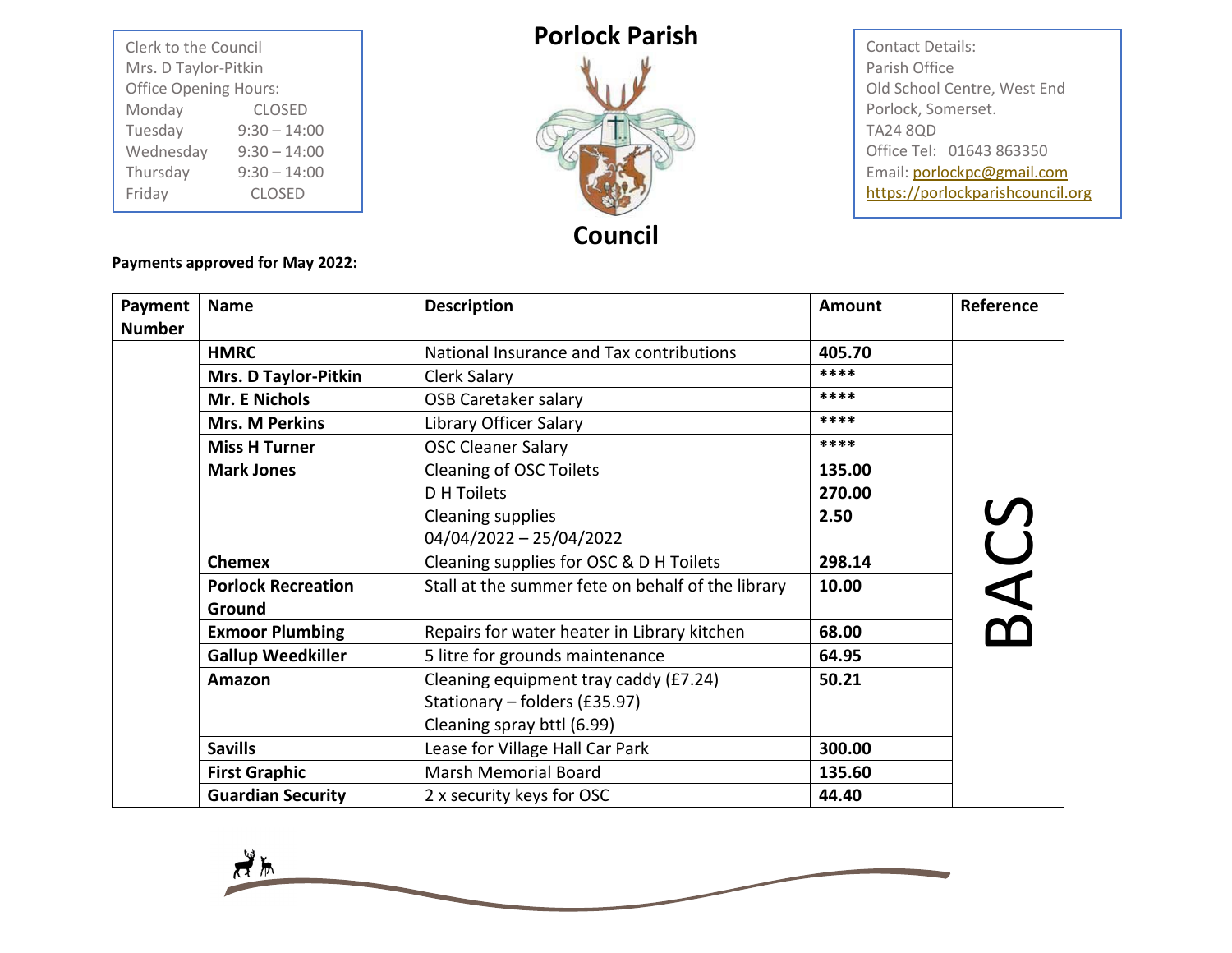|                                       | <b>Porlock Home &amp;</b><br><b>Hardware</b> | Batteries for Library and Cleaning utensils for OSC                                                                   | 24.71                                                 |                     |
|---------------------------------------|----------------------------------------------|-----------------------------------------------------------------------------------------------------------------------|-------------------------------------------------------|---------------------|
|                                       | D Taylor-Pitkin                              | Zoom £11.99, £10.00 phone supplement,<br>WFH @ £6.00 per week @ 2 days per week<br>$(03/01/2022 - 29/05/2022)$ £42.00 | 63.99                                                 |                     |
|                                       | <b>Rialtas</b>                               | Annual charge for Finance Software package                                                                            | 148.80                                                |                     |
|                                       | <b>Cloud Next</b>                            | Email & .gov domain for PPC                                                                                           | 191.98                                                |                     |
| <b>SCC</b><br><b>Climate</b><br>Grant | <b>Ruth Walker</b>                           | Rechargeable Pat Tester                                                                                               | 305.57                                                |                     |
| <b>Direct</b><br><b>Debit</b>         | <b>NEST</b>                                  | Clerk Pension - Parish Council and Clerk<br>contributions                                                             | 77.10                                                 | <b>Direct Debit</b> |
| <b>Direct</b><br><b>Debit</b>         | <b>Water 2 Business</b>                      | Annual water charge for Central Car Park<br>(have contacted to dispute as not PPC<br>responsibility)                  | 60.59                                                 | <b>Direct Debit</b> |
| <b>Direct</b><br><b>Debit</b>         | <b>Bright HR</b>                             | HR support                                                                                                            | 60.00                                                 | <b>Direct Debit</b> |
| <b>Direct</b><br><b>Debit</b>         | <b>Bulb</b>                                  | Monthly payment for Old School Building<br>including the Library, Electricity supply                                  | <b>43.84 Parish</b><br><b>Office</b><br>68.18 Library | Direct Debit        |
| <b>Direct</b><br><b>Debit</b>         | <b>Bulb</b>                                  | Monthly Payment for D H Toilets Electricity<br>supply                                                                 | 40.00                                                 | <b>Direct Debit</b> |
| <b>Direct</b><br><b>Debit</b>         | <b>BT</b>                                    | Telephone & Internet for Parish Office/Library                                                                        | 139.40                                                | <b>Direct Debit</b> |

**\*Invoices are available on request for the above payments.**